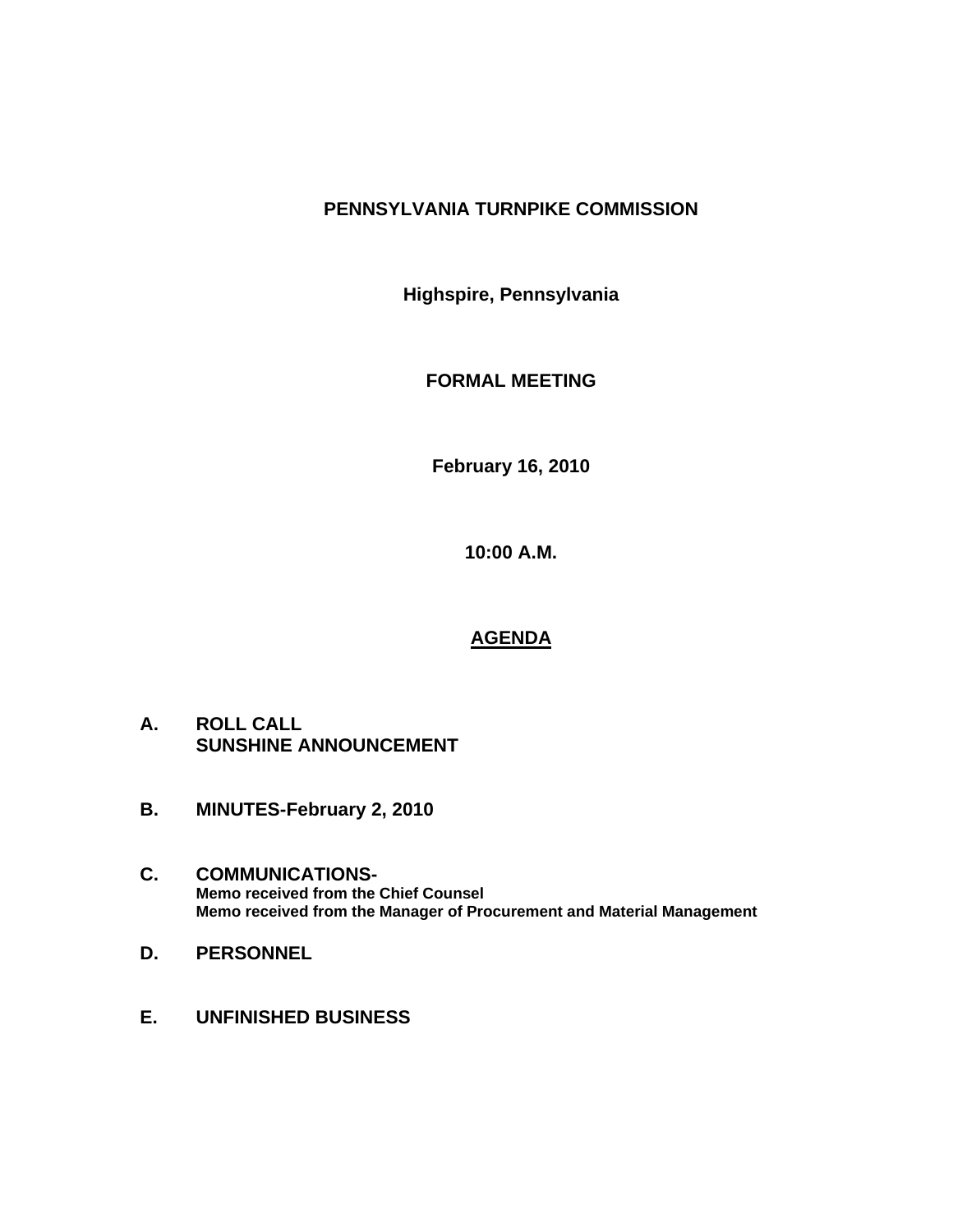## **F. NEW BUSINESS**

- **1. Adopt the Resolution ratifying the reinvestments, liquidations and purchases of securities with available cash, as described in the memo from the Investment Analyst dated February 5, 2010.**
- **2. Approve the negotiation and execution of the Amendments, an Environmental Covenant and an Agreement for the items listed in memos "a" through "d":** 
	- **a. Amendment to our agreement with Image API, Inc. for maintenance and support of OnBase Electronic Document Management System; exercising our first option to extend the agreement for an additional year;**
	- **b. Amendment to our agreement with Travel Boards, Inc. for the food and fuel logo program, to including administering the program from Valley Forge Interchange to Delaware Valley Interchange (east bound only);**
	- **c. Environmental Covenant with the PA Department of Environmental Protection (PADEP) limiting the use of the Mt. Gretna Maintenance Facility;**
	- **d. Agreement with Cecil Township Police Department to permit them to use some of the homes acquired on the Southern Beltway project for police training.**
- **3. Approve the Right-of-Way Requests for the items listed in memos "a" through "i":** 
	- **a. Authorize the acquisition of Right-of-Way #17661, a total take parcel, necessary for construction of the Southern Beltway, by issuing a check in the amount of \$134,722.14, payable to Coon and Company, Escrow Agent; representing fair market value, prorated taxes, recording fees and Section 710 damages; authorize the appropriate Commission officials to execute the agreement of sale, authorize the payment of additional statutory damages as calculated by the Legal Department and approved by the Chief Executive Officer, and payment of the fair market value to the property owners is contingent upon their delivery of a deed prepared by the Legal Department;**
	- **b. Authorize a quit claim deed extinguishing Interstate Waste Services interest in Parcel 99A, necessary for the total reconstruction project from MP 199.00 to MP 227.00, by issuing a check in the amount of \$500.00, payable to Interstate Waste Services; authorize the appropriate Commission officials to execute the agreement of sale, authorize the payment of additional statutory damages as calculated by the Legal Department and approved by the Chief Executive Officer,**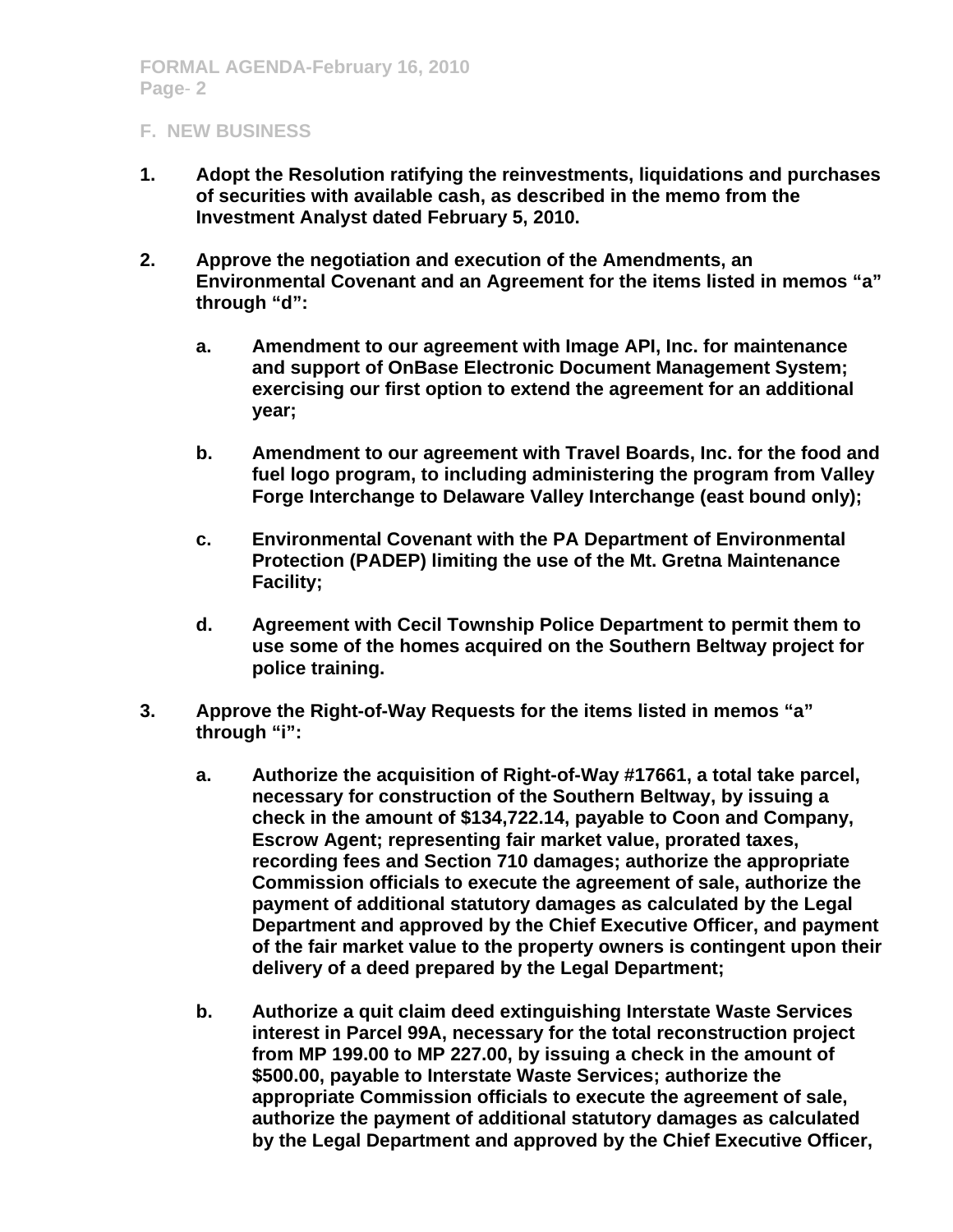#### **F. NEW BUSINESS**

**and payment to Interstate Waste Services is contingent upon their delivery of a quit claim deed prepared by the Legal Department;** 

- **c. Authorize the settlement of Right-of-Way #14033-B, a partial take parcel, previously approved at the August 14, 2007 Commission Meeting (item G-3f), by issuing a check in the amount of \$5,000.00 representing settlement, payable to Atlantic Coast Partners;**
- **d. Adopt the proposed Property Acquisition Resolution for Right-of-Way #3176-G, a partial take parcel, necessary for the total reconstruction project from MP 199.00 to MP 227.00; authorize payment of Estimated Just Compensation in the amount of \$45,000.00 payable to Stevens & Lee, P.C., Escrow Agent; and authorize payment of statutory damages and costs as calculated by the Legal Department and approved by the Chief Executive Officer;**
- **e. Adopt the proposed Property Acquisition Resolution for Right-of-Way #6070-RA, a partial take parcel, necessary for Bridge EB-735 replacement project; authorize payment of Estimated Just Compensation in the amount of \$15,000.00 payable to Buckley, Brion, McGuire, Morris & Sommer, LLP, Escrow Agent; and authorize payment of statutory damages and costs as calculated by the Legal Department and approved by the Chief Executive Officer;**
- **f. Authorize the settlement of Right-of-Way #3111-J, a partial take parcel, previously approved at the October 6, 2009 Commission Meeting (item F-3d), by issuing a check in the amount of \$75,400.00 payable to Stevens & Lee, P.C., Escrow Agent; authorize the appropriate Commission officials to execute the post condemnation settlement and release, and authorize the payment of settlement funds to the property owner is contingent upon their execution and delivery of a post condemnation settlement and release;**
- **g. Authorize the acquisition of Right-of-Way #3141-B, a parcel take parcel, necessary for the total reconstruction project from MP 199.00 to MP 227.00, by issuing a check in the amount of \$10,048.50, representing fair market value and prorated taxes, payable to Jack C. and Wilma M. Rolar; authorize the appropriate Commission officials to execute the agreement of sale, authorize the payment of additional statutory damages as calculated by the Legal Department and approved by the Chief Executive Officer, and payment of the fair market value to the property owners is contingent upon their delivery of a deed prepared by the Legal Department;**
- **h. Authorize the acquisition of Right-of-Way #3131-D, a partial take parcel, necessary for the total reconstruction project from MP 199.00 to MP 227.00, by issuing a check in the amount of \$761.25,**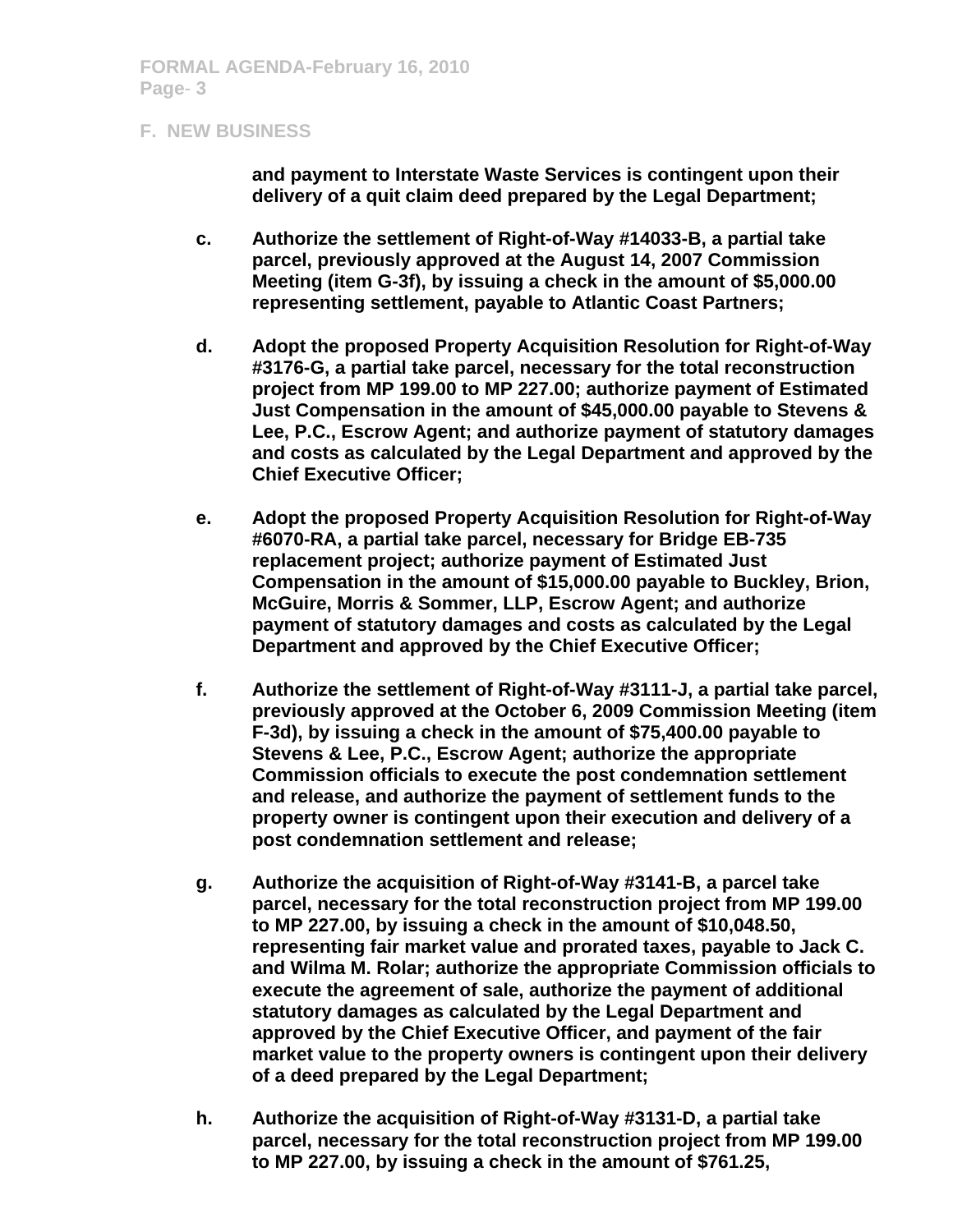### **F. NEW BUSINESS**

**representing fair market value and prorated taxes, payable to Shippensburg University Foundation; authorize the appropriate Commission officials to execute the agreement of sale, authorize the payment of additional statutory damages as calculated by the Legal Department and approved by the Chief Executive Officer, and payment of the fair market value to the property owner is contingent upon the delivery of a deed prepared by the Legal Department;** 

- **i. Authorize the acquisition of Right-of-Way #3136-A, a partial take parcel, necessary for the total reconstruction project from MP 199.00 to MP 227.00, by issuing a check in the amount of \$20,202.50, representing fair market value and prorated taxes, payable to Coon & Company, Escrow Agent; authorize the appropriate Commission officials to execute the agreement of sale, authorize the payment of additional statutory damages as calculated by the Legal Department and approved by the Chief Executive Officer, and payment of the fair market value to the property owners is contingent upon their delivery of a deed prepared by the Legal Department.**
- **4. Approve the issuance of two RFP's listed in memos "a" and "b"; and approve the advertising, preparation and execution of agreements for the items listed in memos "c" and "d":** 
	- **a. RFP for an authorized service provider in District 4 for coverage from MP 333.10 to MP 359.10 and MP A20.00 to MP A30.00;**
	- **b. RFP for attestation of retiree prescription drug coverage to be effective upon award, for a three-year period, with 2 one-year renewable extensions;**
	- **c. Advertise for two (2) engineering firms for open-end design engineering-related services systemwide; and authorize the preparation and execution of these agreements;**
	- **d. Advertise for an engineering firm to perform open-end geotechnical services systemwide; and authorize the preparation and execution of this agreement.**
- **5. Approve the payment of an additional assessment fee for the Lightman Allocation Trust Account and authorize the issuance of a check in the amount of \$3,000.00 payable to Latsha Davis Yohe & McKenna, P.C Trust Account.**
- **6. Approve the Award of Contract #T-315.87S001-3-02 for the replacement of Bridge EB-728 at MP 315.87, to the lowest responsive and responsible bidder, Nyleve Bridge Corp., at a total award of \$4,014,750.20; with a contingency amount of \$200,000.00.**